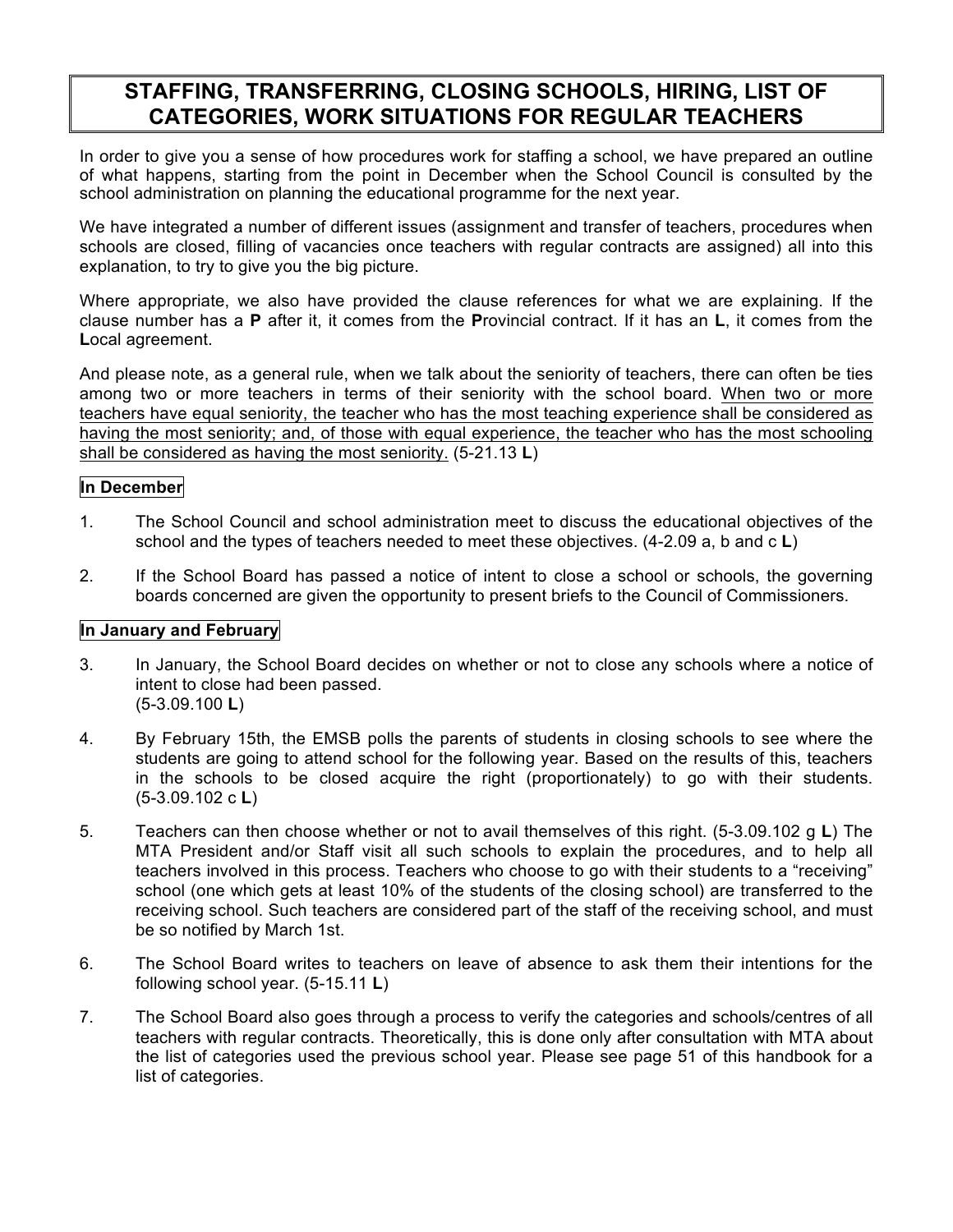8. For all teachers who are in more than one school, the school is considered to be the one where the teacher works for more of their time. Similarly, for teachers who teach in more than one category, the category is the one in which the teacher teaches for the most time. In the case of a tie in either of these situations, the teacher can choose which school, or which category, but must answer the Board's request for info within 20 days, or the Board gets to make the choice for the teacher. (Appendix II **P**)

## **By March 1st**

- 9. Teachers on leave of absence must respond to the School Board about their intentions. (5-15.11 **L**) The MTA writes to all such teachers, and provides a form for teachers to use to respond to the School Board. Teachers returning from leave of absence are considered to be part of the staff of the school to which they were last assigned, and in their same category. They are then subject to the same assignment and transfer procedures as everyone else.
- 10. All teachers with regular contracts indicate to the school administration in writing their desired assignments for the following year. (5-21.12 **L**) (These preferences are "taken into account" by the school administration.) The clause goes on to say: **"In elementary schools, this shall generally mean that most teachers shall remain in their existing levels from year to year. In secondary schools, this shall generally mean that most teachers shall remain in their existing category from year to year."**
- 11. Regular tenured teachers, may request voluntary transfers to 100% posts at schools. These posts must be in the same category as their current category. Any approved requests for transfer will be conditionally granted until April  $30<sup>th</sup>$  that is, the completion of the process of excess. Any teachers who are affected by the process of excess will not be eligible for voluntary transfers.

## **Before April 1st**

12. The situation for itinerant teachers travelling between two or more schools must be resolved. We have already mentioned that each itinerant teacher will be considered to be in one school (where they spend more of their time, or if equal time, where they choose). Itinerant teachers will not be excess if the total assignment for the following school year **in the combination of the schools** to which they have been assigned in the current school year is at least equal to a full-time assignment. They will be excess only if the total assignment foreseen is less than 100%.

## **Before April 30st**

13. The School Board forecasts its personnel needs for the next year and determines whether there is an excess of personnel in each category. In doing this calculation, the School Board takes the total number of teachers this year, adds the number of teachers returning from leave of absence, subtracts the number of teachers known to be going on leave for the entire following year, and any known and processed resignations or retirements. The School Board then verifies the number of teachers needed in the category for the following year. If there is an excess, the School Board prepares a list of the least senior teachers in each category in which there is an excess, equivalent to the number of teachers forecast to be in excess in the category.  $(5-3.10 +$ 5-3.11 **P)**

If there is a tie in seniority, then previous teaching experience is counted. If teaching experience is tied, then scholarity is used to break the tie. If everything is tied, there is a "lottery".

14. The school administration informs the School Council of the total provisional staffing needs for the next year. (5-3.12 **P**)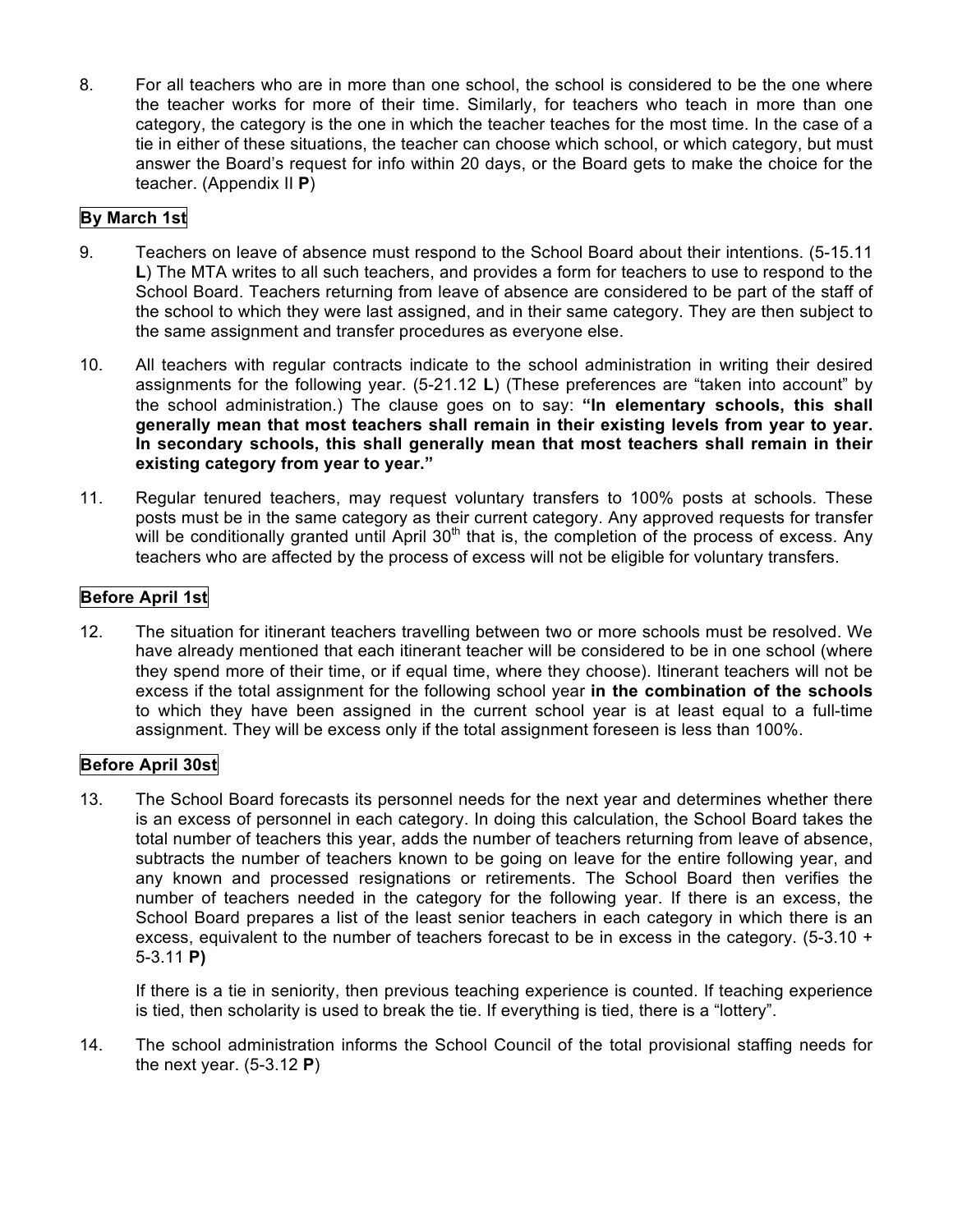- 15. The School Board has the right to state that certain positions have 'particular requirements' either because of a special clientele (hearing impaired, visually impaired, etc.) or the special nature of the subject or combination of subjects taught (e.g., violin, math. and art). These declarations of 'particular requirements' must be determined after consultation with the Union. MTA may consult with the representative in any school concerned to verify the exact nature of the post and, in the case where a teacher is being protected from transfer, whether or not that teacher is the only one in the school capable of doing the job in question. MTA may also consult QPAT when questions of legality arise. (5-21.05 & 06 **P**)
- 16. If there is an excess in a category, the declaration is made in inverse order of seniority, except in cases where 'particular requirements' (see #14) are declared. Teachers are informed in writing, and the school administration also attempts to fill any vacancies from among teachers on staff.
- 17. There is a provision in our Local Agreement for teachers who want to substitute for the excess teacher. (5-21.14 **L**)

"Within two (2) work days of the posting of the list of such categories, following the application of Clause 5-3.13, any regular teacher in the school classified in the same category in which a teacher has been declared excess by virtue of the application of Clause 5-3.13 may substitute for the excess teacher. Should there be more than one teacher who wishes to make the substitution, the teacher shall be selected respecting seniority. The regular teacher who has thus substituted by virtue of this clause shall be considered as having been declared excess, and shall be subject to all the rights and obligations of an excess teacher, which include completing a form as per Clause 5-21.19 within five (5) work days of the posting of the list."

If two or more teachers volunteer, the teacher with more seniority is declared excess. If no one volunteers to be excess, the teacher with the least seniority in that category is excess. **Remember that the teacher volunteering to be excess does not get to see the list of vacancies before volunteering.**

If there are staff needs in any of the categories, the school administration shall attempt to fill these needs from among the teachers in the school. The school administration shall take into account assignment criteria and **shall fill these needs respecting seniority**. (5-3.13 + 5-3.14**P**; 5-21.15 **L**)

18. The list of provisional staffing needs is posted in each school (aka the vacancy list). (5-21.18 **L**)

#### **Within 5 days of posting of vacancy list**

19. Excess teachers fill in the vacancy selection form. In addition, excess teachers can indicate preferred areas of the city, or preferred schools, in case there are not sufficient vacancies, so that the School Board can take these preferences into account. (5-21.19 **L**)

The applications made by regular tenured teachers before March  $1<sup>st</sup>$  will be considered before excess teachers are placed. Teachers are also given a second opportunity to request a transfer after the placement of excess teachers.

## **Before June 1st**

20. Proceeding by order of seniority, the School Board decides on the transfer of excess teachers to vacancies. (5-21.20 **L**)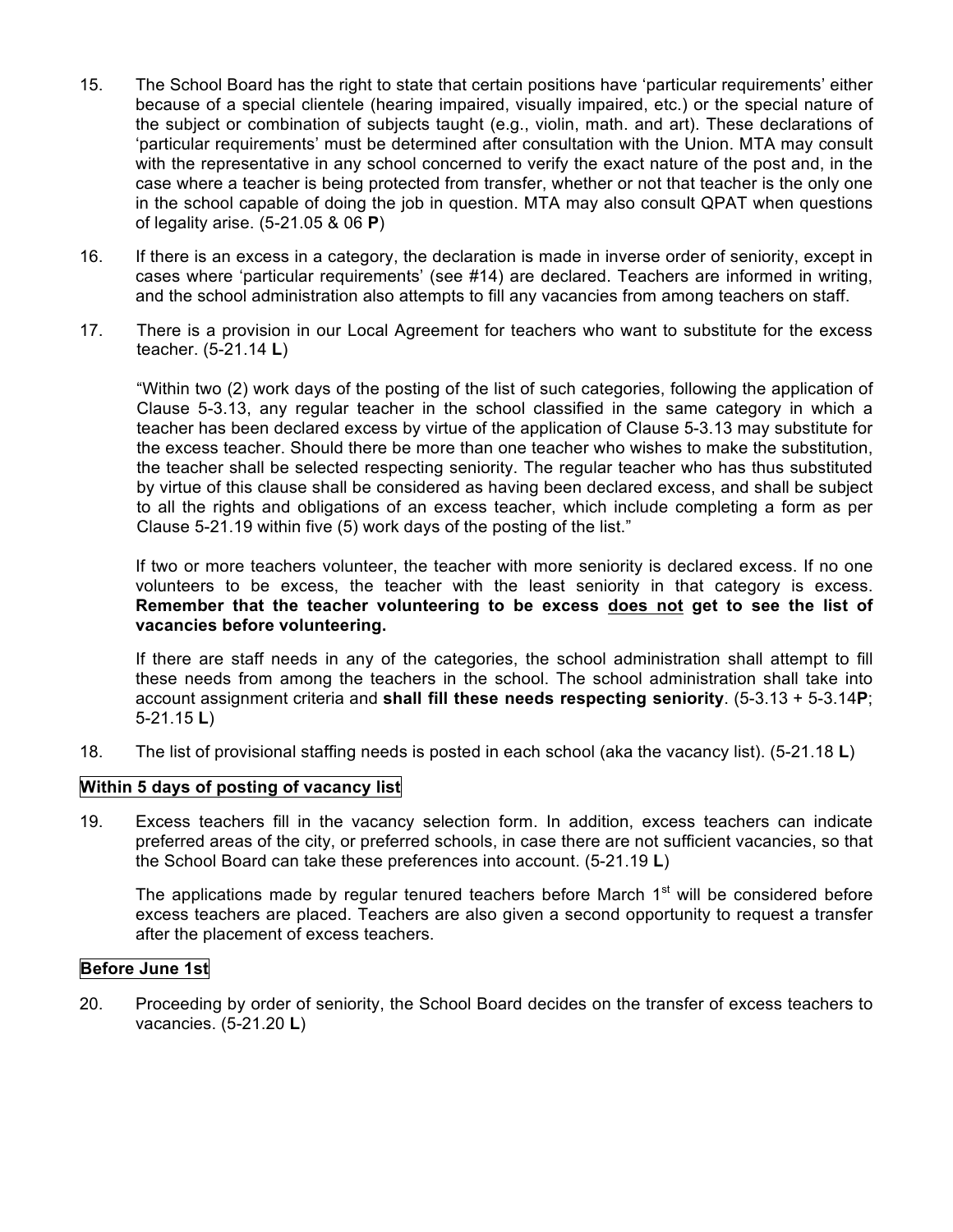## **In June**

21. Teachers who have been transferred are notified of their assigned school for the following year. (5-3.18 **P**)

## **By June 15th**

22. The School Board prepares a new vacancy list and shall invite the teachers on the priority of employment list (aka Recall list) to the relevant placement meeting(s) giving the pertinent information of time, date and location, along with a brief explanation of the process to be followed.

#### **Before June 30st**

23. Before June 30th the School Board shall schedule 2 placement meetings, one for posts available in high schools and one for posts available in elementary schools, other than those for English elementary homeroom teachers.

### **By July 15th**

24. The School Board will notify all elementary English homeroom teachers who are on the recall list, the date of the August hiring hall.

#### **In mid-August**

25. The final hiring hall for teachers on the recall list shall take place.

### **In the Fall**

This procedure is found in our local agreement – 5-21.23 to 5-21.31. The only contractual date is October  $15<sup>th</sup>$  – all other dates are decided by the School Board each year.

- 26. If there is a need to reduce the number of teachers in a school in the fall, the first teachers whose jobs may be in jeopardy are those who are not yet under contract. These include newly-hired teachers, potential list teachers, and recall list teachers, and in general, that is the order used if jobs are cut.
- 27. If there are still posts to be cut, the school administration announces the category or categories where there is an excess of personnel, and asks for volunteers for compulsory transfer from among the teachers within any such category. If more volunteers for "compulsory" transfer come forward that are needed, then greatest seniority at the School Board level prevails to determine those who will leave school.
- 28. If not enough volunteers for "compulsory" transfer come forward then the teacher(s) in the category in question with the least seniority at the School Board level will be subject to compulsory transfer. The School Board has the right to state that certain positions have 'particular requirements' (5-21.06 **P**) after consultation with the MTA. The teachers who are subject to compulsory transfer will be officially informed.
- 29. The school administration will post in the staff room a list of all known vacancies in the system, unless there is an agreement to the contrary between the Board and the Union based on the number of excess teachers. The list of vacancies will include all legitimate vacancies currently filled by substitute teachers, including part-time vacancies.
- 30. Excess teachers submit vacancy selection forms listing their choices and will be assigned by the School Board according to those choices, starting with the most senior excess teacher. Teachers will be informed by phone of their assignment and later will receive a written confirmation. Newlyassigned teachers will be permitted to visit their new school while the former teacher remains in place for the day.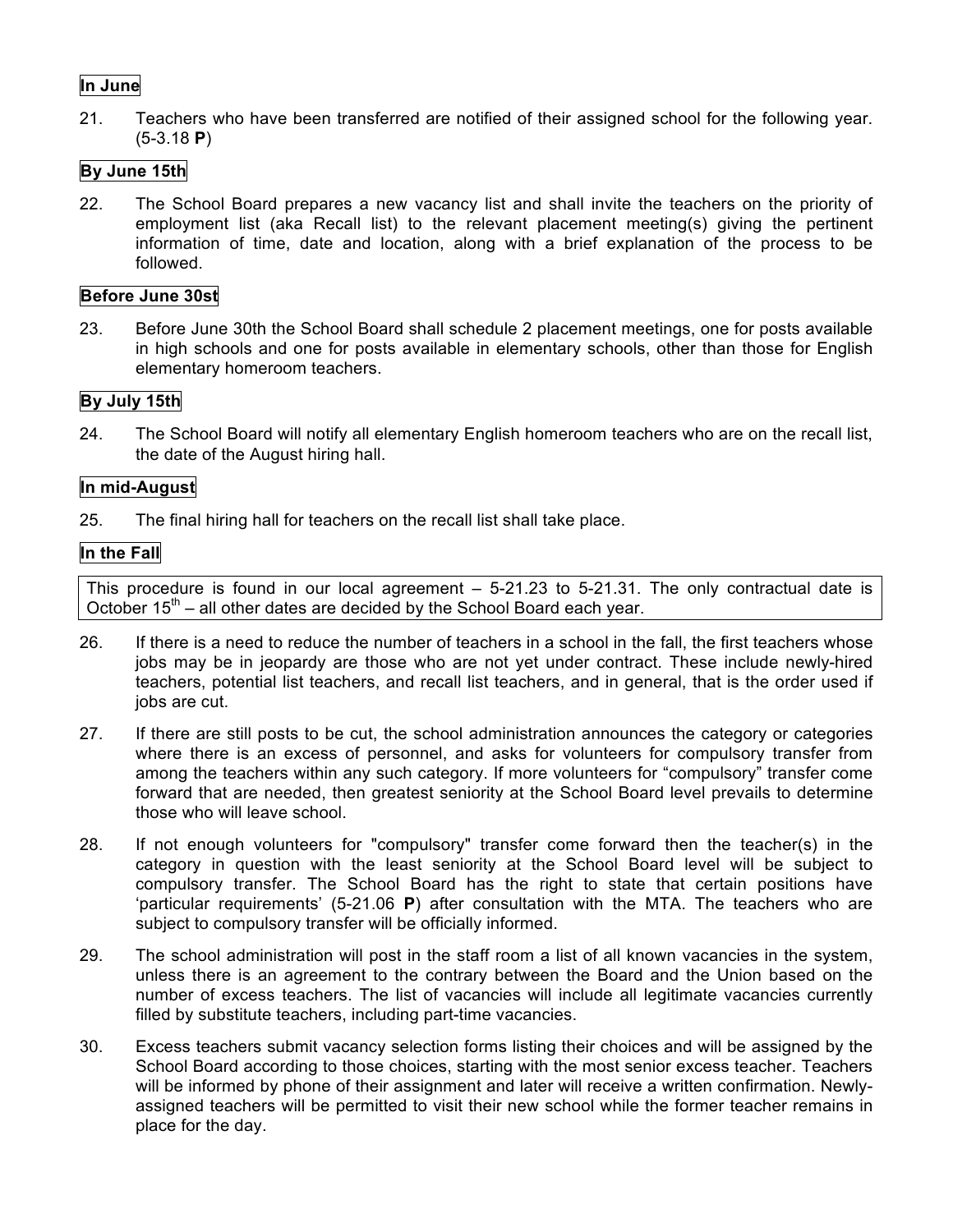# **ELEMENTARY LEVEL**

| <b>ELEMENTARY LEVEL</b> |                           |             |                                               |  |
|-------------------------|---------------------------|-------------|-----------------------------------------------|--|
|                         |                           |             |                                               |  |
| <b>CATEGORY</b>         |                           | <b>CODE</b> | <b>DESCRIPTION</b>                            |  |
| 1.                      | <b>Bilingual</b>          | 100         | Bilingual Generalist (Pre-K to K)             |  |
| 2.                      | General                   | 101         | English Generalist (Pre-K to 6)               |  |
| 3.                      | Second Language           | 102         | French Generalist (Pre-K to 6)                |  |
|                         |                           | 103         | French as a Second Language                   |  |
| 4.                      | <b>Physical Education</b> | 104         | <b>Physical Education</b>                     |  |
| 5.                      | Music                     | 105         | Music                                         |  |
| 6.                      | Arts                      | 106         | Art                                           |  |
| 7 <sub>1</sub>          | <b>Other Specialties</b>  | 107         | Elementary Specialists other than those above |  |

## **SPECIAL EDUCATION ELEMENTARY**

|     | School Adaptation        | 140 | Resource in regular elementary schools                         |
|-----|--------------------------|-----|----------------------------------------------------------------|
|     | <b>Special Education</b> | 141 | Special Education in Social Affairs schools/Autistic students  |
|     | <b>Special Education</b> | 142 | Special Education for Hearing Impaired students                |
| ۱4. | <b>Special Education</b> | 143 | Closed Autistic/SEEDS/LD classes in regular elementary schools |

## **SECONDARY LEVEL**

| $\overline{1}$ . | First Language            | 120 | English (including Drama)                                |
|------------------|---------------------------|-----|----------------------------------------------------------|
| $\overline{2}$ . | Second Language           | 121 | French Second Language (including French First Language) |
| 3 <sub>1</sub>   | <b>Physical Education</b> | 122 | <b>Physical Education</b>                                |
|                  |                           | 123 | Dance                                                    |
| 4.               | <b>Music</b>              | 124 | <b>Music</b>                                             |
| 5.               | Arts                      | 125 | Art including Media                                      |
| 6.               | <b>Mathematics</b>        | 126 | <b>Mathematics</b>                                       |
|                  |                           | 127 | <b>Computer Science</b>                                  |
| 7.               | Science                   | 128 | Science including Physics and Chemistry                  |
| 8.               | <b>Social Studies</b>     | 129 | Social Studies - Includes Geography, History, Economics, |
|                  |                           |     | Entrepreneurship, Business Subjects                      |
| 9.               | Personal                  | 130 | ERC (Ethics and Religious Culture)                       |
|                  | Development               |     | POP (Personal Orientation Project)                       |
| 10.              | <b>Other Specialties</b>  | 131 | <b>Other Languages</b>                                   |

#### **SPECIAL EDUCATION SECONDARY**

| <b>School Adaptation</b> | 150 | Special Education/resource in regular high schools |
|--------------------------|-----|----------------------------------------------------|
| <b>Special Education</b> | 151 | Special Education in Social Affairs schools        |
| <b>Special Education</b> | 152 | Special Education for Hearing Impaired students    |